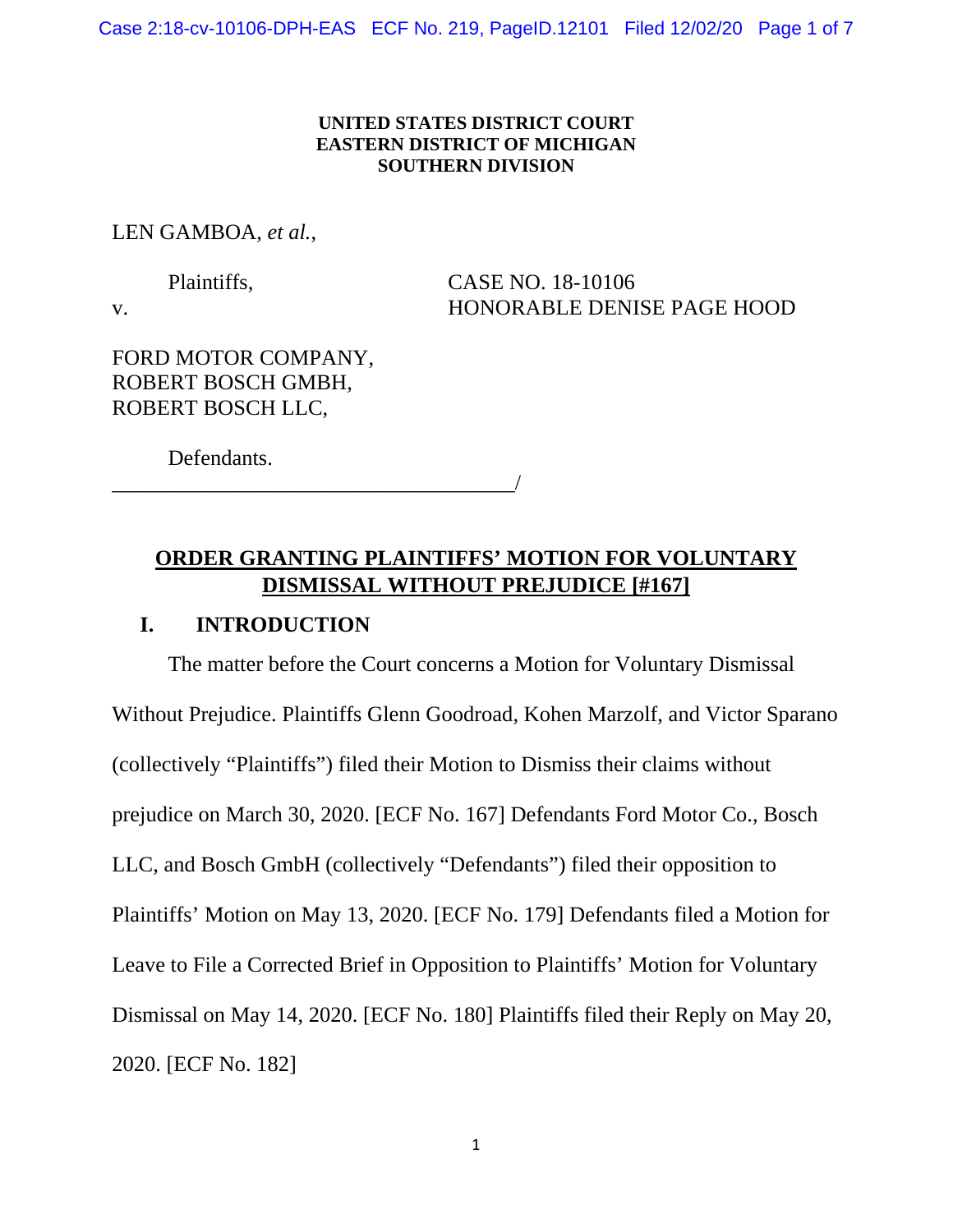## **II. LEGAL ANALYSIS**

Federal Rule of Civil Procedure 41(a)(2) allows for a court-ordered voluntary dismissal of an action<sup>1</sup> at a plaintiff's request and "on terms that the court considers proper." Fed. R. Civ. P. 41(a)(2). The rule also states that "[u]nless the order states otherwise, a dismissal under this paragraph (2) is without prejudice." *Id.* 

Courts allowing voluntary dismissals without prejudice have the discretion to impose conditions*. Duffy v. Ford Motor Co.*, 218 F.3d 623, 629 (6th Cir. 2000). If the Court does impose conditions on the dismissal, it must provide notice to the moving party. Plaintiffs who move for dismissal without prejudice under Rule  $41(a)(2)$  "'must be given a reasonable opportunity to withdraw [their] motion in the event the district court grants the motion' but with additional terms." *August Storck KG v. Nabisco, Inc.*, No. 95 C 1446, 1996 WL 634116, at \*5 (N.D. Ill. Oct. 30, 1996) (quoting *Marlow v. Winston & Strawn*, 19 F.3d 300, 305 (7th Cir. 1994)); *see also Duffy*, 218 F.3d at 634 (holding that the district court abused its discretion by not giving plaintiffs notice and opportunity to withdraw motion before imposing conditions on dismissal).

<sup>&</sup>lt;sup>1</sup> Defendants note that the Sixth Circuit has "suggested that dismissal of individual parties rather than an entire action should be accomplished through Rule 21, not Rule 41." [ECF No. 180-2, Pg.ID 10801 n. 26] As Defendants indicate, both rules use the same standard. *See Letherer v. Alger Grp.*, LLC, 328 F.3d 262, 265–66 (6th Cir. 2003).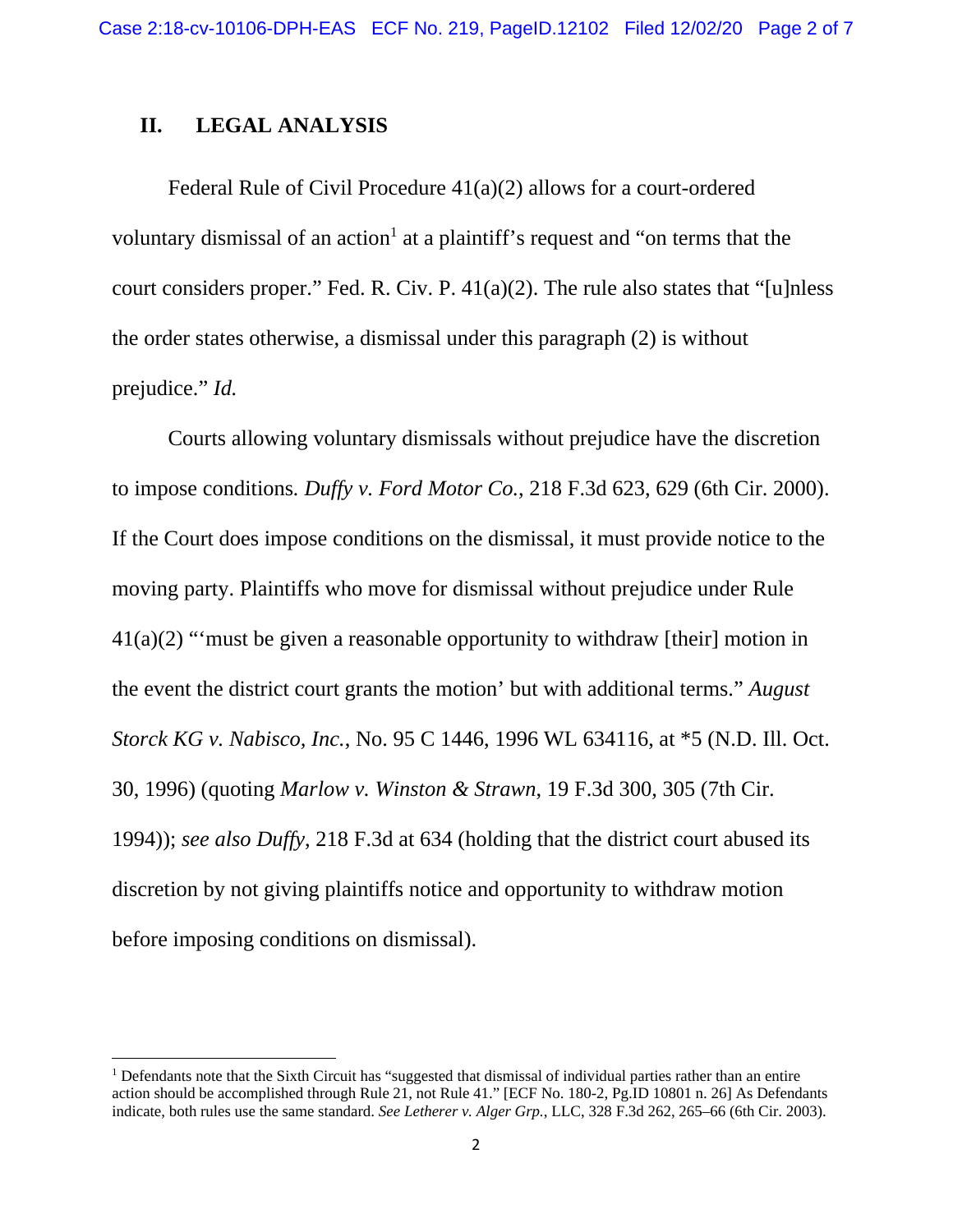On deciding this issue, the Court must ask whether any such "without prejudice" dismissal would cause Defendants to suffer plain legal prejudice. *Perkins v. MBNA Am.*, 43 F. App'x 901, 902 (6th Cir. 2002). To determine whether Defendants will be prejudiced, the Court should consider four factors: (1) Defendants' effort and expense of preparation of trial; (2) excessive delay and lack of diligence on the part of the moving Plaintiffs in pursuing their claims; (3) the sufficiency of explanations offered by the moving Plaintiffs; and (4) whether Defendants have filed motions for summary judgment. *Maldonado v. Thomas M. Cooley Law Sch.*, 65 F. App'x 955, 956 (6th Cir. 2003) (internal citations omitted). The Court need not resolve all the factors in the movants' favor to determine that dismissal without prejudice is warranted. *Tyco Labs., Inc. v. Koppers Co.*, 627 F.2d 54, 56 (7th Cir. 1980). The ultimate discretion rests with the Court, and the factors serve as a guide. *Id.* For the reasons stated below, the Court finds that the factors weigh in favor of the moving Plaintiffs.

Defendants argue that requiring the moving Plaintiffs to participate in discovery is (1) necessary to avoid legal prejudice; and (2) reasonable and consistent with discovery permitted against third parties. *Bridgeport Music, Inc. v. Universal Music–MCA Music Publ'g, Inc.*, 481 F.3d 926, 931 (6th Cir. 2007); *see also Grover by Grover v. Eli Lilly & Co.*, 33 F.3d 716, 718 (6th Cir. 1994) (opining that the "primary purpose of  $[Rule 41(a)(2)]$  in interposing the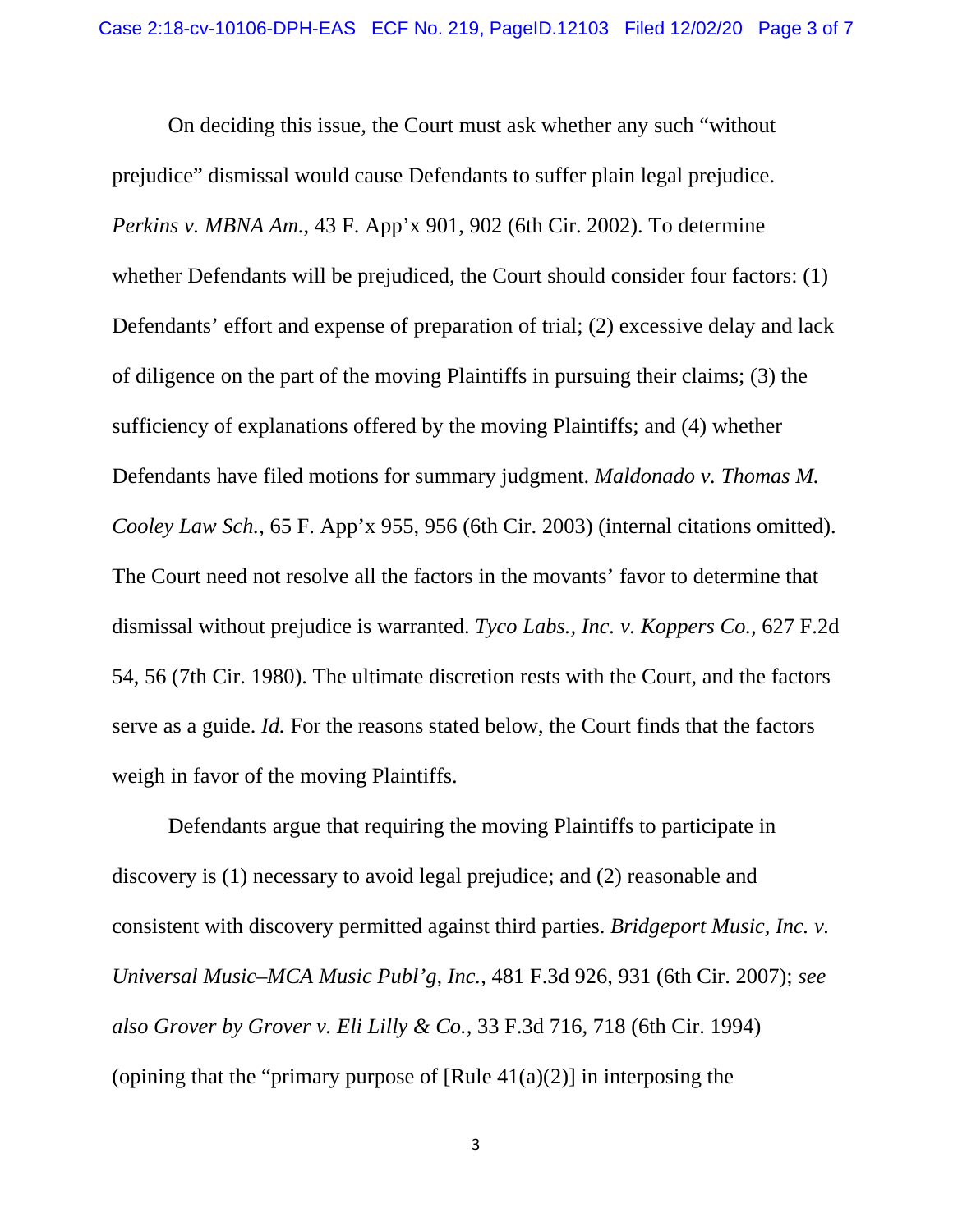requirement of court approval is to protect the nonmovant from unfair treatment."); *see also Cty. of Santa Fe v. Pub. Serv. Co. of N.M.*, 311 F.3d 1031, 1047 (10th Cir. 2002).

Defendants request that if the movants' motion is granted that the movants still be required to "(1) provid[e] complete responses to outstanding discovery requests, including by producing responsive documents and communications; (2) respond [] to interrogatory requests; (3) appear  $[$  for  $\ldots$  deposition  $[s]$ ; and (4) preserv[e] or produc[e] any and all class vehicle(s) for inspection, to be scheduled within 90 days of an order denying their Motion (unless applicable state or other executive orders prohibit such activity." [ECF No. 180-2, Pg.ID 10794] Defendants claim that such a request is not unduly burdensome. *See, e.g.*, *Fraley v. Facebook Inc.*, No. 11-1726 LHK (PSG), 2012 WL 555071, at \*2-3 (N.D. Cal. Feb. 21, 2012).

Since this case involves a class action, Defendants claim that the moving Plaintiffs' participation is needed to differentiate individual issues from class issues. *See Wal–Mart v. Dukes*, 564 U.S. 338, 350 (2011). Defendants argue that requiring the moving Plaintiffs to participate in discovery will mitigate the "risk that Plaintiffs [will] create an 'atypical sampling of the putative class [by dismissing Moving Plaintiffs' claims], thereby making it more difficult [for Defendants] to show individual issues predominate over common ones.'" *See* 

4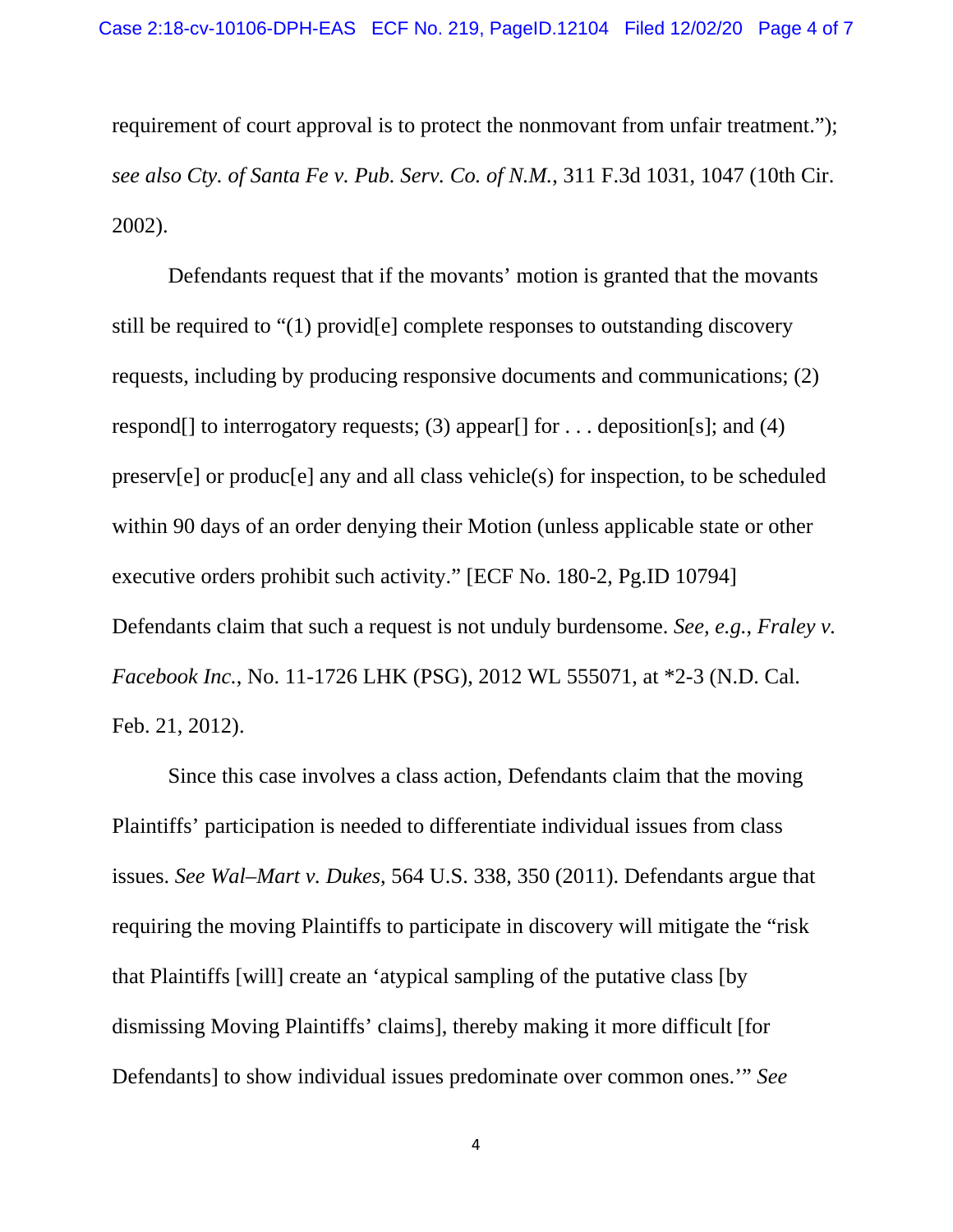*Counts v. General Motors LLC*, Case No. 1:16-cv-12541-TLL-PTM (E.D. Mich. Mar. 12, 2019), ECF No. 151 at 3 (quoting *In re Dig. Music Antitrust Litig.*, No. 06 md 1780 (LAP), 2015 WL 13678846, at \*4-5 (S.D.N.Y. Mar. 2, 2015)); *see also Sherman v. Yahoo! Inc.*, No. 13CV0041– GPC–WVG, 2015 WL 473270, at \*7 (S.D. Cal. Feb. 5, 2015) (approving voluntary dismissal with the requested conditions because "[Plaintiff's] experience with Yahoo [was] likely to be relevant to class certification issues, even if he no longer wishes to be burdened with this litigation"); *All. for Glob. Justice v. Dist. of Columbia*, Civ. No. CV.A.01-0811 PLF/JMF, 2005 WL 469593, at \*3-4 (D.D.C. Feb. 7, 2005).

Defendants indicate that in January 2020, they requested information about "Plaintiffs' purchase decisions, relied-upon advertising, purchase price, financing, offers to sell their class vehicle(s), maintenance history, modifications to their class vehicle(s) including the use of after-market tuners, and communications concerning Ford or Bosch LLC." [ECF No. 180-2, Pg.ID 10799] (footnote omitted). Defendants assert that they have received none of this information. Defendants assert that unconditionally granting the movants' request would allow Plaintiffs to "cherry-pick their Proposed Class Representatives after examining what discovery would reveal in order to create a more uniform class." *See In re Dig. Music*, 2015 WL 13678846, at \*4.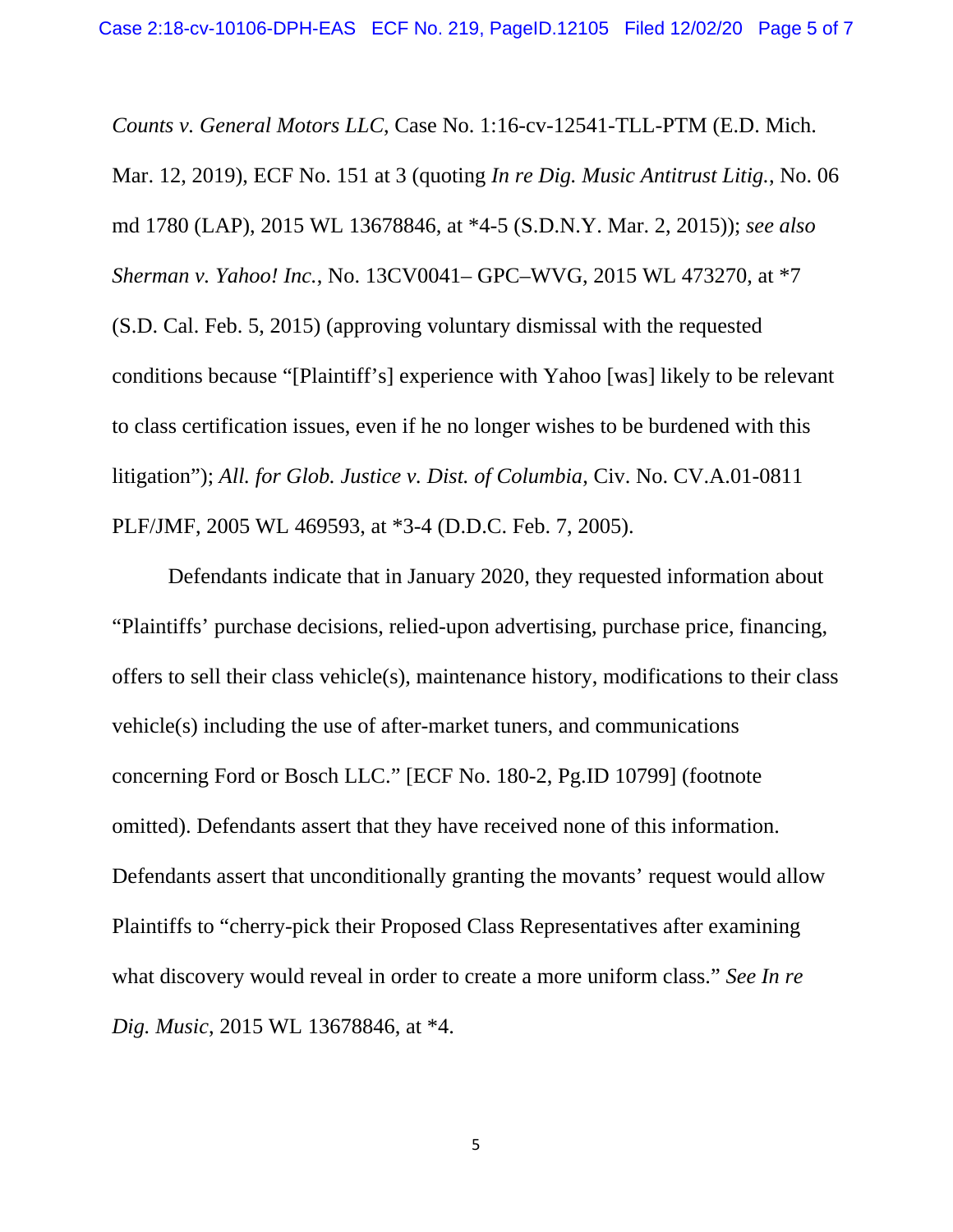Plaintiffs further explain that they should not be compelled to litigate if they do not wish to. *See Org. of Minority Vendors, Inc. v. Illinois Cent.-Gulf R.R.*, 1987 WL 8997, at \*1 (N.D. Ill. Apr. 2, 1987). Plaintiffs argue that Defendants cited cases are inapplicable because this case has not progressed as far as the *Counts* or *Duramax* cases. Plaintiffs indicate that in *Duramax*, discovery requests had been pending for more than one year and depositions had already been scheduled. *In re Duramax Diesel Litig.*, No. 1:17-cv-11661-TLL-PTM, 2020 WL 1685462 (E.D. Mich. Apr. 7, 2020) ECF No. 179 at 15–21.

Guided by the *Maldonado* factors, the Court finds that legal prejudice would not result from granting Plaintiffs' Motion. The Court is also persuaded by the fact that Plaintiff Goodroad first indicated his intentions to withdraw last November. [ECF No. 179-2] Here, the case is in initial pleading stages and little to no preparations have begun to prepare for trial. No depositions have been scheduled and discovery is in its initial stages. *See Fraley*, 2012 WL 555071 (requiring the moving plaintiff to participate in a previously scheduled deposition before granting the voluntary dismissal); *Sherman*, 2015 WL 473270, at \*7 (finding that the plaintiff must continue to participate in discovery because he was the "*sole*" named plaintiff for more than a year) (emphasis added). The Court notes that discovery has also been hindered by COVID-19, which has inevitably caused delays. The parties stipulated to these delays.